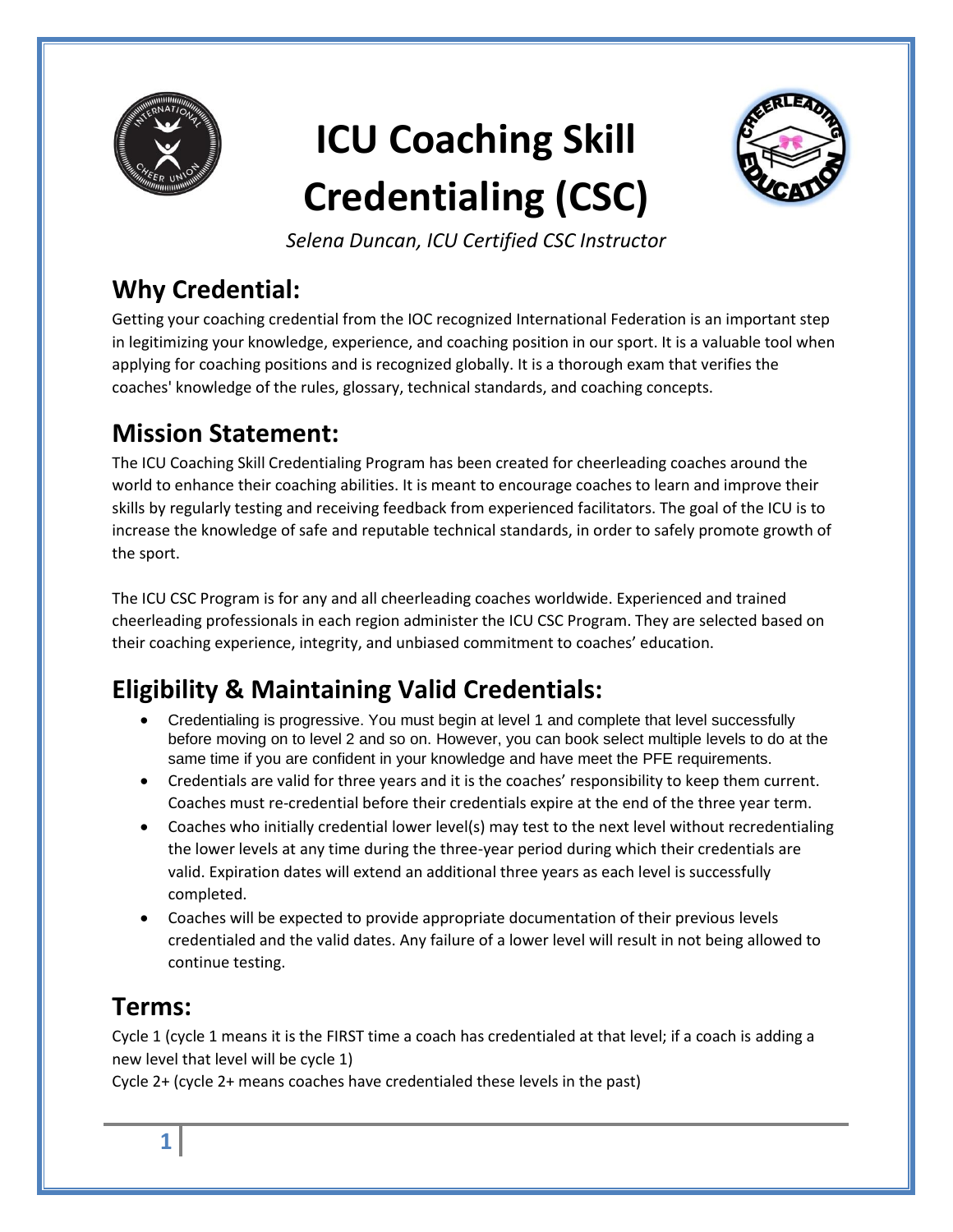### **Credentialing Process:**

### **TO GET STARTED**

Sign up as a New Member on the [ICU Education Portal](https://icu.member365.org/) or login in if you have previously signed up.

Go to the 'Store' and select the level(s) you want to credential, add item to cart, enter billing information and finalize checkout. Costs are in USD.

You will immediately receive confirmation of payment and a copy of your invoice.

You will then receive an email in approximately 5 minutes with product activation confirmation and a link to begin your online tests. If you are returning to the portal at a later time, you can find all enrolled courses/programmes by selecting the 'Online Training' tab.

If you are a coach under 18 years old can you please read and sign this [form](https://form.jotform.com/90236677917266) with your parent/guardian AND coach/supervisor.

### **PRACTICAL FIELD EXPEREINCE**

All candidates participating in Cycle 1 credentialing (Levels 3+) are required to provide documentation and verify that they qualify for credentialing in that skill set and level. If this applies to you, please have your supervisor fill out this [PFE form](https://form.jotform.com/93287727502261) to confirm your experience hours. ICU suggests you use [Clockify](https://clockify.me/) to track hours and export time sheets to upload into the PFE form, but if you have another way you track you time please feel free to upload that.

- Novice and Intermediate (Levels 1 and 2): No PFE form required. This is the entry level for cheerleading.
- Median (Level 3) requires a minimum of 200 hours of combined coaching at Novice (Level 1) & Intermediate(Level 2)
- Advanced (Level 4) requires a minimum of 150 hours of coaching at Median (Level 3)
- Elite (Level 5 / IASF 6) requires a minimum of 150 hours of coaching at Advanced (Level 4)
- Premier (Level 6 / IASF 7) requires a minimum of 150 hours of coaching at Elite (Level 5) plus 100hours of assistant coaching, shadowing, or athlete experience.

### **ONLINE TEST NOTE**

ICU do not refund if an applicant does not pass. Payment must be made up front for all the levels to be tested. Certification for passed levels will be awarded.

- The online testing is based on [glossary](http://cheerunion.org/cheerleadingglossary/) definitions, skill comprehension, and rules questions related to the level. It is compliant with [ICU](https://cheerunion.org.ismmedia.com/ISM3/std-content/repos/Top/docs/ICU_Rules_TC-PC_2020.pdf) and [IASF](http://www.iasfworlds.com/cheer-page/) Rules and regulations.
- To pass the online testing portion, you must receive a score of 80% or higher. If you fail, have any issues with the Education Portal or need to change/refund your purchase please contact [portal@cheerunion.org.](mailto:portal@cheerunion.org)
- Once you have completed the online tests, email your results through to the Facilitator to book in your verbal exam: [selenaduncan83@gmail.com.](mailto:selenaduncan83@gmail.com?subject=Coach%20Credentialing)
- You will then be contacted to arrange a date and time for your verbal exam.

#### **Pass/Fail Policy**

If a coach fails the online exam after 2 attempts, they must wait at least *3 months before attempting again.* There is no refund for failed attempts. If a coach fails the practical exam portion, they must wait *3 months before attempting again.* They should also retake the online exams. There is no refund for failed attempts. The goal is to encourage the coaches to use the materials at their disposal (the rules document which contains the glossary, general rules & guidelines) as well as take the time to seek additional education in the areas they are lacking. The exams are not meant to be easy, but they are also not designed to be impossible. The intent is to ensure the *safety of the athletes* by examining the foundational knowledge of the coaches.